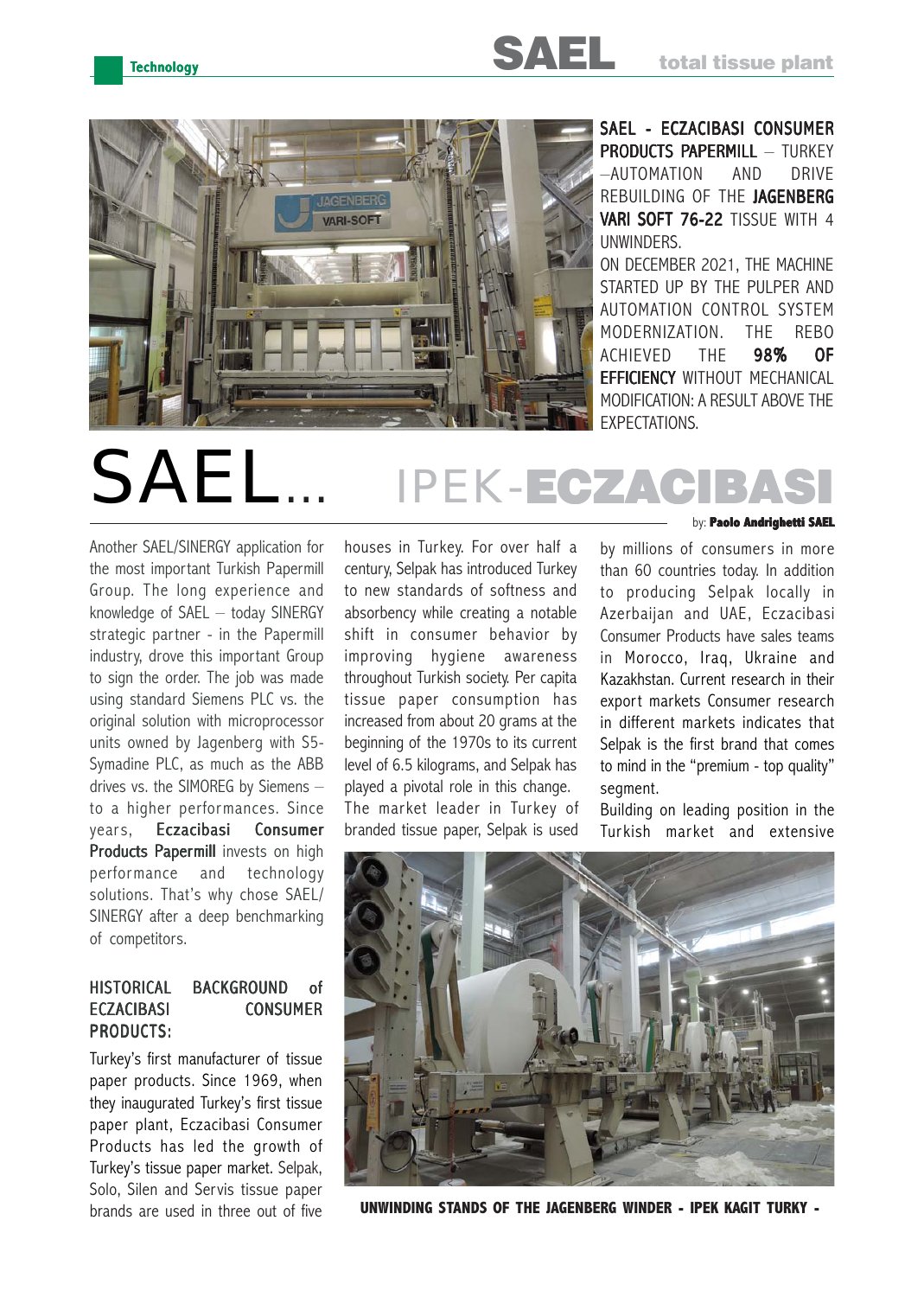expertise in personal care, Eczacibasi CONSUMER PRODUCTS made a significant overseas investment in 2021 to a converting plant in Morocco. This facility, Eczacibasi Group's first investment in Africa, began test operating in December 2021 and will facilitate the company's international expansion. SAEL/SINERGY is an awarded Automation system "Tylor maker", reliable, flexible with a high technical background. That's why Eczacibasi CONSUMER PRODUCTS went for this partner. The flexibility of our system and the Open-source Software Automation (no Black Boxes) using Siemens PLC, showed benefits and savings since the beginning. Another important, and win-win decision of the Papermill, was made on having ABB Drives. The turn-a-key solution by SAEL/SINERGY the involved the whole process : from the engineering to the replacement of the existing electronic boards, by the newest 1500 SIEMENS PLC. The philosophy of SAEL is to concentrate the control into a PLC vs. the use of single boards for different applications and regulations.

The new electrical cabinet manages the 12 dc motors at 400V of the Winder, as well as the remaining motors and actuators. To meet the Customer requirements, the system automation is based on our SAEL

Winder via "WINCC" Scada. Thanks to this system the operators can troubleshoot before any intervention. To a quick machine restart in case of Restart in case of fault, the electronic tech can access to the system,



**Electrical cabinet of Automation and Drive using ABB DC DRIVES.**

## THE WINDER DRIVE